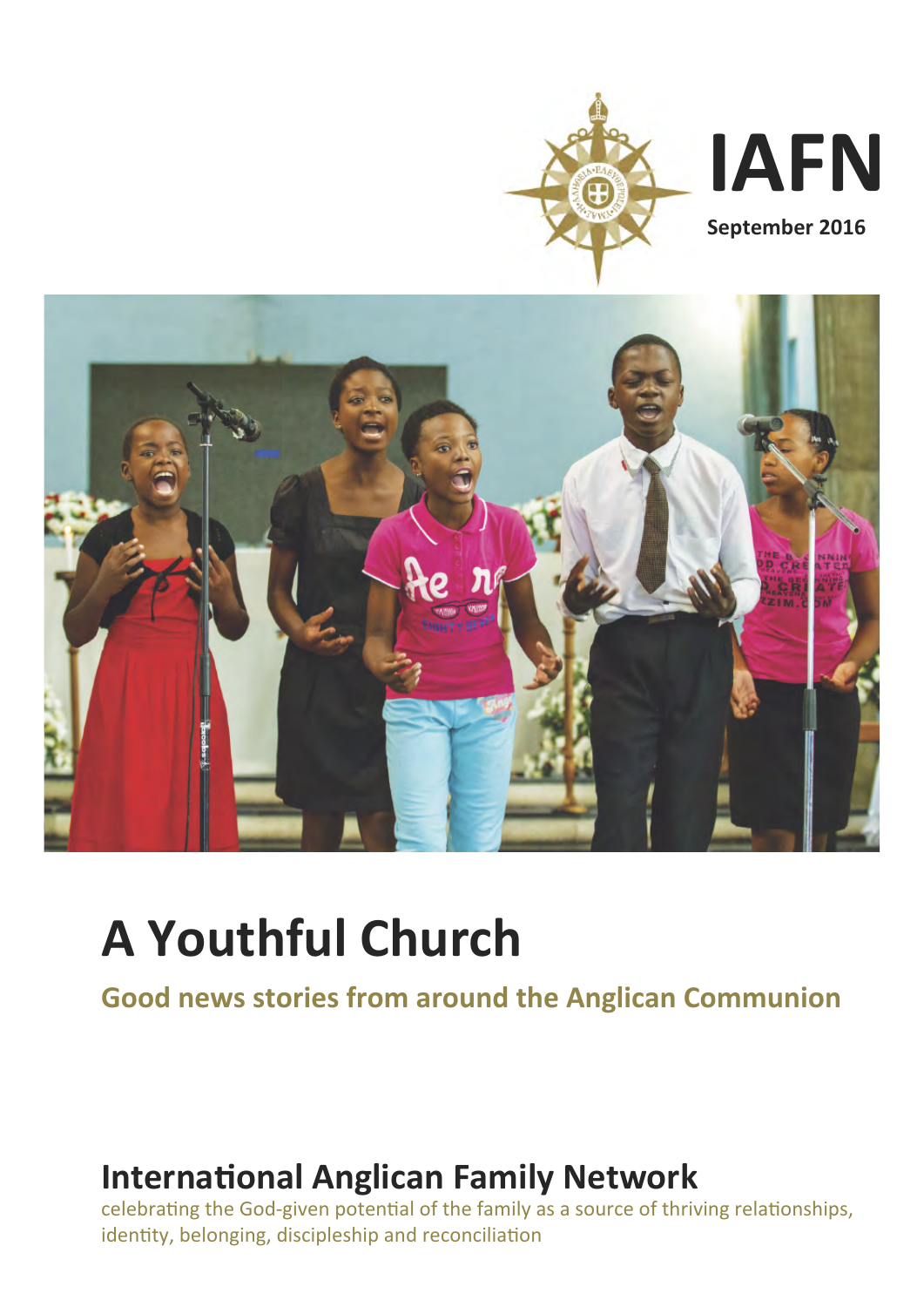# **A Youthful Church**

# **Editorial**

#### *Mathilde Nkwirikiye, Anglican Church of Burundi*

Jesus rebukes his disciples who, for reasons unrevealed to us, thought that children's place was not to be near Jesus where the action was - the centre of attention. Was there fear that children might compete with adults for the front stage? The Lord's response was 'Do not hinder them for the Kingdom of God belongs to such as these'.

Jesus seems to suggest that, contrary to common wisdom of his time and the view of his disciples, children have a special place in the Kingdom of God. As such, children should have a special place in our Church.

In Burundi, Sunday schools often host hundreds of children from different backgrounds. Sunday schools are the most vibrant parts of our churches. Some of the children, especially in rural areas, travel several miles, cross several rivers, to participate in Sunday worship. These children learn the word of God together, pray and sing together and experience God's love together. They come to share one common older brother, Jesus, who calls them to share his Heavenly Father. They learn to receive God's love who accepts them as they are in their diversity and vulnerability.

In a country where national unity remains a major challenge, these children provide an inspiration for the rest of us, both inside and outside the Church, for challenging deep-rooted divisions.

A story is told of a village chief who calls his most trusted servant and tells him to accompany his son to visit his aunt who lived in another village. The chief told the servant that if anything happened to the son, he would pay for it with his life. Halfway through the journey, the chief's son insisted they stopped and played. This displeased the servant who wanted to ensure that the chief's son arrived safely and quickly to the destination. However, the chief's son insisted and argued that if they did not stop and play, he would cry until something terrible happened to him.

This story is a call on church members and church leaders to stop in their busy, urgent and important church programmes and take time to play, lest something terrible happens to the children entrusted to us by our King. In the rest of the world, as in Burundi, children are the greatest gift God gives to individuals, families and communities. They are a gift of life. Children represent a hope for the future. If we fail to recognise this, in addition to being guilty of disobeying God's command, we might be jeopardising the vitality of our Church today and tomorrow.

Jesus 'took the children in his arms, placed his hands on them and blessed them'. As a church, we are called to bless children. As he takes the children in his arms, Jesus is able to understand how to bless these children. Jesus' blessing speaks directly into these children's physiological, emotional, social and spiritual needs. As a church, we are called to humble ourselves enough to listen and hear the needs of children, both the very young and the adolescent, in order to understand how to bless them.

As the stories in this newsletter testify, a church for children is one that is humble and loving enough to be inspired by children and close enough to pray for them and bless them.

### **International Anglican Family Network (IAFN)**

IAFN networks across the Anglican Communion to celebrate the God-given potential of the family as a source of thriving relationships, identity, belonging, discipleship and reconciliation. Out of this celebration IAFN is an advocate for the family in the face of behaviours which diminish this potential, sharing stories of hope, promoting family care and sustaining the family as the cradle for human dignity.

Contact: mail@iafn.net c/o The Anglican Communion Office, St Andrew's House, 16 Tavistock Crescent, London W11 1AP, UK

http://iafn.anglicancommunion.org https://www.facebook.com/AnglicanFamilies

Front cover: Young singers at the 16th session of the Anglican Consultative Council, Lusaka, Zambia, April 2016. Photo ©Anglican Communion Office.

### **Contents**

| Taking the Church Bus to school 3      |  |
|----------------------------------------|--|
|                                        |  |
| Youth empowerment through Umoja 4      |  |
|                                        |  |
| Safeguarding the young  5              |  |
| Holistic development of children  6    |  |
| Belonging, Believing, Becoming  7      |  |
| Children: the church of today and      |  |
|                                        |  |
|                                        |  |
| Chapel ministry sees vibrant return of |  |
|                                        |  |
| Learning from young people 10          |  |
| Youth finding their sound  10          |  |
| I am a Green Anglican  11              |  |
| What about children not in church?  12 |  |
|                                        |  |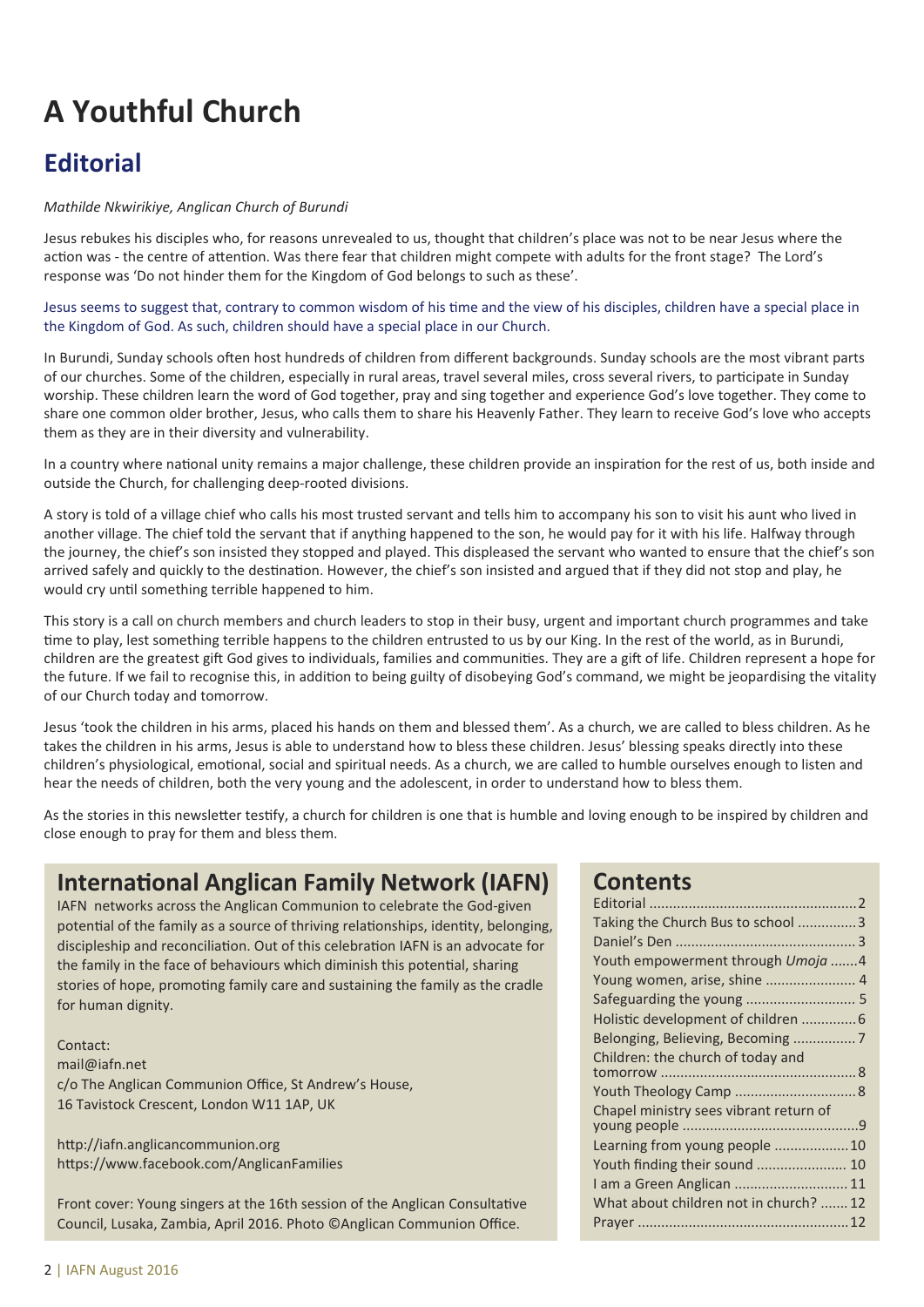# **Taking the Church Bus to school**

#### **Clifton D Nedd**

In 2003, the northernmost parish of St Patrick, Grenada, in the Diocese of the Windward Islands, undertook a strategic audit of the parish. This highlighted problems of children's late arrival and frequent absences from school because many had to travel long distances.

The privately-owned public transport system was inadequate. Many operators accepted only a limited number of children on each trip because they paid a reduced fare. The result: many children missed school for not having the fare, or arrived late waiting for a bus willing to take them.

In response, the church undertook to provide a school-bus service in the communities of Hermitage. Through a loan from a commercial bank, contributions from the church, and relief in taxes and duties provided by the Government, a bus was purchased. This makes at least two morning and two evening trips transporting children (not only Anglicans) to the schools in the parish.



*Photo: St Patrick's Anglican school*

The bus gets 60 to 90 children to school each day, attending two secondary schools (one Presbyterian, one Seventh Day Adventist), three primary schools (Anglican, Roman Catholic and Government-run) and one kindergarten.

Thirteen years on, the church has repaid its loan. This has not been easy because fees collected from the children, at half the rate on a public bus, barely meet the operating cost. Frequently, the loan repayments were late and the church risked having the bus repossessed. Fortunately, due to local fundraising efforts, charters for private tours, and generous donor contributions, the church now owns the bus outright.

The greatest beneficiaries are the children, many of whom have peace of mind knowing that they have a secure ride to school and back home, even when their parents cannot afford the fee.

No doubt, this service provided by the church will bring tremendous long-term benefits to the whole community. The bus is now aging and in need of repairs and the parish is developing a sustainability plan so that it eventually can be replaced.

**Cli%on D Nedd, JP, Anglican Alliance Caribbean Facilitator, Windward Islands Diocesan Youth Director, PO Box 1989, St George, Grenada, WEST INDIES cli%on.nedd@anglicancommunion.org**

### **Daniel's Den – for toddlers and** community relationships

*Jo Gordon, founder of Daniel's Den in London, UK, describes how toddler groups and prayer can support the development* of children and transform multi-ethnic relationships.

'Is your son called Daniel?' I am often asked this question, and the simple answer is 'No'. I run a charity called Daniel's Den set up 20 years ago when my son was four months old (by the way – he's called Joshua). The name originates in the Bible where Daniel ended up in a lion's den – a scary place – because he prayed and then prayer got him out. It is often like this with having children. We pray that God will bless us with a child and then when they come, it can be scary and we need constant prayer to help us survive!

Daniel's Den is a toddler group charity based in Brent, London and our mission is to encourage and enrich family life in order to build stronger communities.

Every year we work with 250 families from over 45 nationalities providing a safe, welcoming space for children and parents/carers to learn and play together - to know and be known in the local community and to build relationships within and beyond their own cultural and ethnic group.

Many people who come to our groups may, in this country, only know their husband and their child. It is a joy to see strangers become not only friends but 'family', and in the midst of these little groups, deep bonds of trust are formed. Our work is like a small pebble causing ripples to go out into the community.

'It's not rocket science but it works', said a local vicar. Many of the toddler groups are held in churches. A simple structure of play, food and a cup of tea, with singing added, is an ideal recipe for engendering an atmosphere of community.



*Welcome and fun for children and parents*

*Photo: Daniel's Den*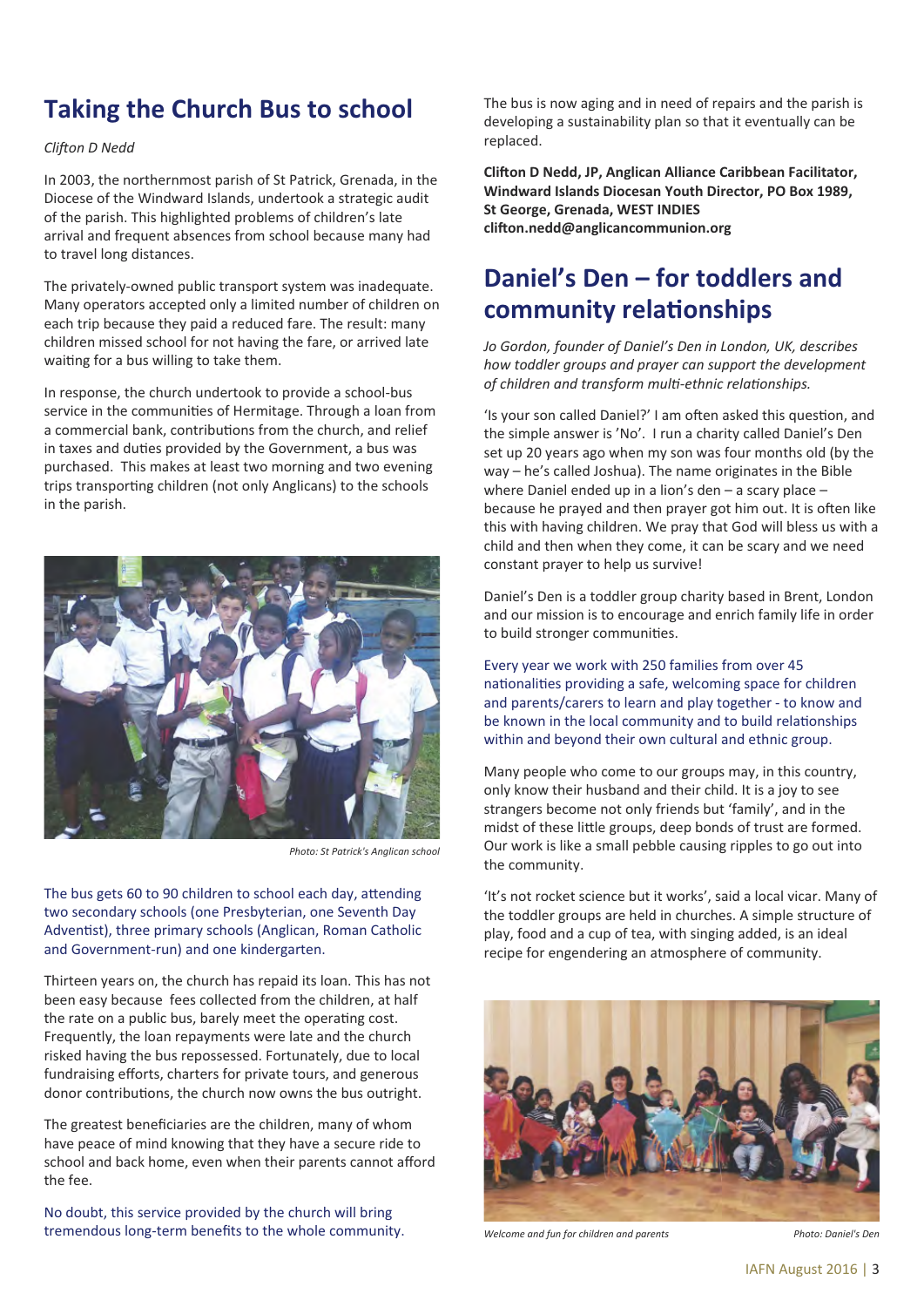Our motto is TEAM Together Everyone Achieves More and we believe everyone who comes through the doors has something to give or receive.

From helping share the fruit, tidy up, to even donating money to help build a toilet in Mozambique – our toddler group is a place where you can make a difference.

### **1277 days**

On average, a child in the UK has 1277 days between birth and starting nursery education. For the parents and the children, it is vital time of development when strong foundations of friendship and community can be built. '1277' is a national network for toddler groups with a Christian ethos in the UK, and there are over 20,000 church-based groups in the UK.

Prayer is key, and our vision is to see a toddler group within walking distance for every family in this nation. We don't want them to be 'hidden treasure' but treasured for what they are: – a place where Christ's love can be experienced with all five senses regardless of age, background and belief.

**Contact: Jo Gordon, Daniel's Den, c/o St Andrews Church, 956 Harrow Road, Sudbury, Middlesex HA0 2QA ENGLAND, jo@danielsden.org.uk, h4p://www.danielsden.org.uk**

### **Youth empowerment through** *Umoja*

#### *Prodip Chand Mondal*

In the village of Paitapukur in the Rajshahi district of Bangladesh, young people have united in self-help groups. Most of them are at school and very few go to college. They come from poor families and often have to leave school to work at an early age.

Last year, the Church of Bangladesh Social Development Programme (CBSDP) supported by the mission society USPG, held a workshop on the Umoja programme which encourages communities to identify and pool their own skills and resources, set up development projects and work together.



*Working together for the community Photo: CBSDP*

Participants entered into the group exercise enthusiastically, identifying their resources, priority needs and strategies to address problems in their community. To them, the Bible is central, giving guidance, spirit and confidence in their work in community development that includes adapting to climate changes, standing against domestic and social violence and addressing disasters.

Umoja has brought a big change to their life and living. It has made the community more united and the church is closer to them, being more purposeful.

### **Self–help for teenage girls**

The Paitapukur Umoja group of 14 girls has raised awareness of gender discrimination, organised an inter-faith Bengali New Year festival, planted trees in their village, and started a savings scheme to give them opportunities for living a fuller life. There are now more girls at school and more kitchen gardens in the village.

"I am fortunate in that I have not been affected by violence against women, though it is a major problem in Bangladesh. We are very aware of it... I am very happy to have received training in the Umoja programme... It has broadened my knowledge about the Bible and inspired me to do good things for the Church and the community. Our group has decided to save money to help the poor. Some of us donate ten taka each month for the needy." Ashalata, 14

"My parents encouraged me to take higher education. This is a male-dominated society but I have been trying my best to pursue my goals by continuing with my studies at college. The aim of the Umoja process is self-transformation. This concept has changed our attitudes... With the other young women, we have started a savings programme so we can save for our futures and invest in alternative sources of income for resisting poverty.' Ratna, 17

CBSDP thinks Umoja is one of the best tools to use opportunities within the community and change people's lives.

Some of the information in this article came through USPG *which supports the project.*

**Contact: Prodip Chand Mondal, Social Development Programme, St Andrew's Church 54/1 Barobag Mirpur #02, 1216 Dhaka, BANGLADESH, centralcbsdp@gmail.com**

### **Young women in the Church, arise, shine**

*Hildegard Napella, pastor's wife at St Nicholas Anglican church, Dar es Salaam, Tanzania, writes of her research into the needs of young women in the Church and her project to help them.*

For the past few months of my research within the Church, I have discovered a huge potential of talented young women who make up almost 30 per cent of the church congregation. Most of them are jobless but many are members of our church choirs and after Sunday masses they just hang around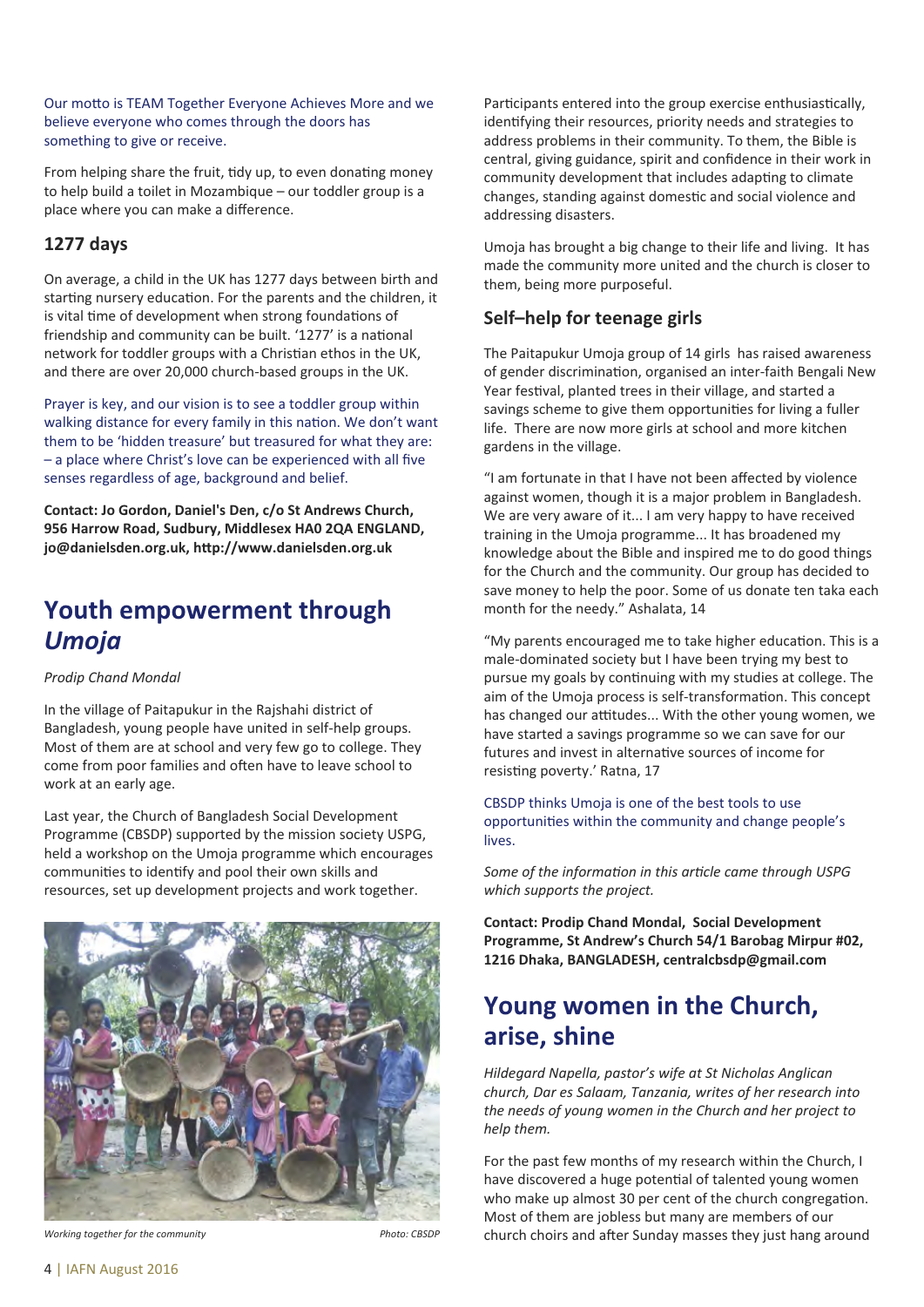and do nothing. This 'woman power' has been left unexploited – hence a need to develop, empower and inspire them.

Since the common goal in most churches is basically aimed at building the Kingdom of God, we have established a group of these young women which will start with three main aims: to *discover, develop and inspire* (DDI) young church women to reach their potential.



These aims will be driven through our Vision, Mission and Goals:

**Our Vision** *(where we want to go):* To become good ambassadors for building the Kingdom of God through using our God-gifted talents.

**Our Mission** *(why we are going):* To discover, develop and inspire young and unprivileged church women reach their full potential.

**Our Goals** *(how we are going):* Networking, exploring talents, inspiring each other to revive old goals.

**Our Motto:** Isaiah 60.1 Arise, shine; for your light has come, and the Glory of the LORD has risen upon you.

We have already gathered 37 names and contact details of the women targeted for this programme, and selected five who are influential to the rest of the group so that they can become inspired and spread the message to the others.

The idea made great impact on the five women I met and we each got an opportunity to tell our life stories. Janet's story (name changed) touched all of us.

Janet's life changed when both her parents died when she was 14 years old. She had to stay with her aunt who used her as a source of income through prostitution. This life went on until she visited her mother's friend and told her what she was going through.

The friend decided to take her to church (our church) for more spiritual counselling. I thank God she was in this first group of five and she had the strength and courage to speak out about her life experience. It gives me comfort that through her we will be able to achieve a lot by inspiring other women to talk so that we gather these stories as a prelude for action.

**Contact: Mrs. Hildegard Napella, Anglican St Nicolas Parish, Dar es Salaam, TANZANIA**

# **Safeguarding the young**

#### *Revd Richard M Rukundo*

Safety and security are some of the most difficult issues for children's work and ministry in Uganda today. Ugandan children are vulnerable to a range of physical, psychological, emotional and spiritual dangers and, well aware that the Church represents Christ, there are high expectations of us.

The 2015 Uganda Police Report estimated 8,956 cases of serious sexual abuse of children. Our ministries are equipping leaders in schools and affiliated organisations to become fully aware of these dangers, guard against them and educate the children to protect themselves.

With responsible teachers and leaders and by doing everything possible to prevent harm or injury to all children while they are in our care, we are building parents' confidence in the Church's ministry to young people in a country where many are unsure.

The Church of Uganda has over 5,000 parishes and over 7,500 small congregations. With 600 pre-primary, 5,118 primary and 460 secondary schools, and also numerous business, technical, vocational and training schools, including teacher training colleges, it has the structures which are vital in preventing all forms of violence and abuse against children.



*Children's event in Mukono Diocese Photo: Church of Uganda*

The Church of Uganda's *Child Protection Policy* is a helpful tool providing guidance and promoting good practices for child nurturing and care.

By engaging all stakeholders inside and outside the Church, through radio talk shows, child-led campaigns, meetings and church sermons, we believe it is possible to reduce the child abuse and violence that continues to rock our country.

Our greatest challenge is financial support to implement and sustain all these initiatives.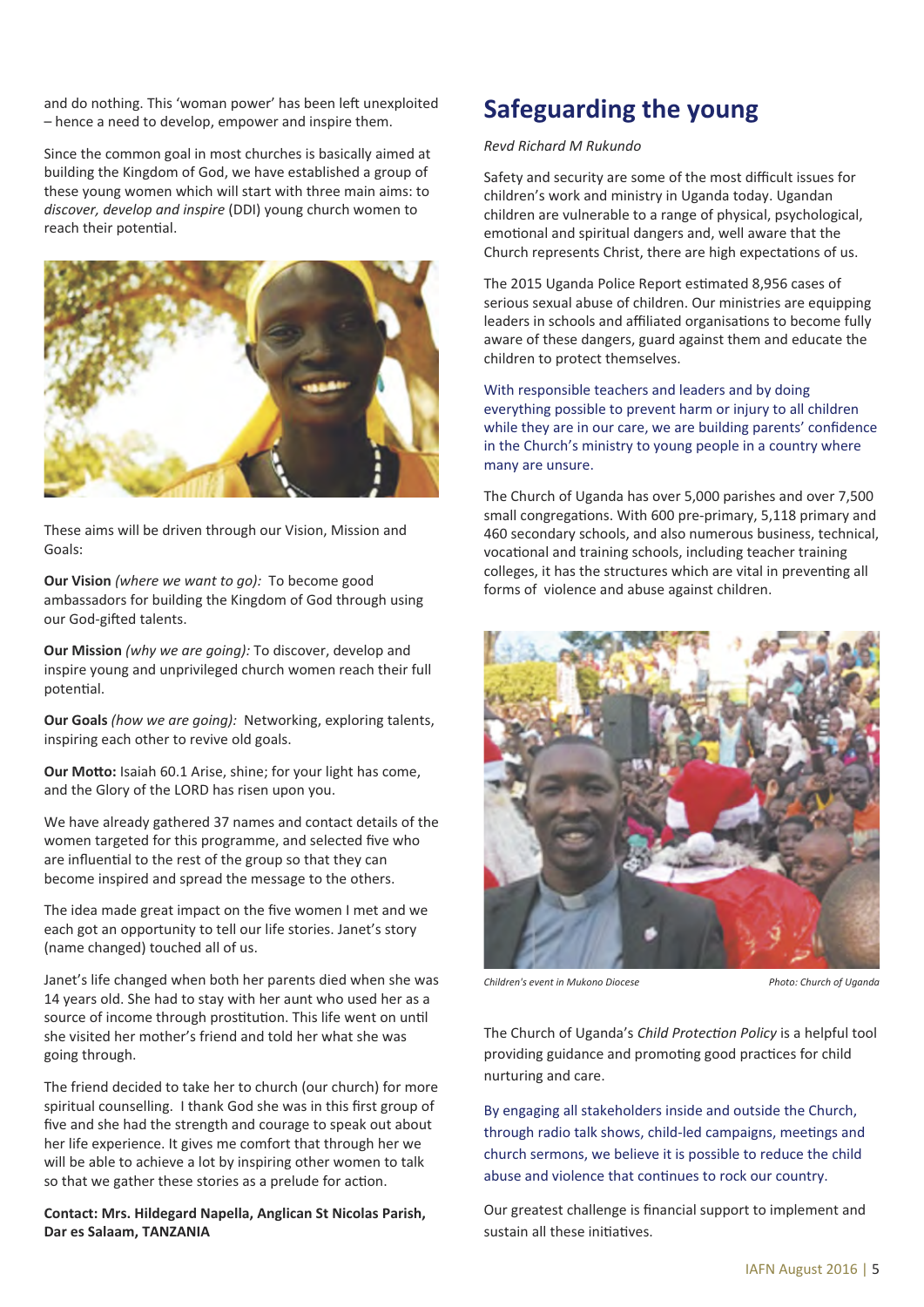### **Success Stories**

We met Doreen during our Discipleship Programme for Children's Church training at Galami Church, South Rwenzori Diocese. After the sudden death of her father, there was no money for her to go back to school and she entered into an early marriage.

At 18, she had her first baby, and all her dreams of becoming a teacher ended. Now with a second child, she is not happy because this is not what she dreamt about – she does not want her kids to end up like her. Her passion to become a teacher plus her Christian background helped her to become a volunteer in the Children's Church and she prays that God makes her dreams come true one day.

Her story is that of many girls.

Merab and Doreen (names changed) are teachers at Devine Care Children's Learning Centre in Mukono Diocese. Having trained with us in the Discipleship Programme for children at risk, they teach and care for girls who have problems and have dropped out of school in a *Catch-UP Programme* with the major aim of getting them back into school. They taught a lesson of growing friendship to the girls in the care centre. Using a friendship chart, the girls had to draw lines from the centre to the names of people who love them or hurt them.

The teacher noticed one girl who had drawn one line to her uncle. When they asked her why she thought her uncle did not love her, she started crying. She shared that on one fateful day this uncle tried to rape her and she ran to her grandmother, who did not believe her and chased her away.

She was picked up by a charity organisation while on the street. This girl opened up to the teachers and later brought her sister for help. Now, they are living a better life, though they need school fees to go back and continue with school.

Rachael is a children's teacher at her church in Rwenzori Diocese. She is passionate about being a teacher with a difference – a role model. During her growing up, she so admired her Sunday school teacher that she had started imitating her, doing everything her teacher told her. But one weekend she found her best teacher had got publically drunk and had fallen. Rachael was so disappointed and said "I was discouraged to the extent of running away from church".

But, because she was from a Christian home she came back and has now taken on teaching to be a role model, who will have integrity in and out of class.

**Contact: Revd Richard M Rukundo, Provincial Children's Ministry Coordinator, Education Department, PO Box 14123 Kampala, UGANDA childrensministrycou@gmail.com**

### **Supporting the holistic development of children**

#### *Khin Thida Nyunt*

Myanmar, one of the largest countries in mainland Southeast Asia, has a population of approximately 53 million. About 20 million are children. Myanmar signed the Convention on the Rights of the Child in 1991 and has several national laws committing the State to uphold children's rights.

Many children in Myanmar are under severe pressure. In families with few educational or occupational skills, children have to earn daily wages to support their family's existence and are ignorant of their daily survival needs. In well-to-do families, children are also pressured. Most parents have expectations of their children gaining high marks and distinctions on leaving school to gain entrance to a university.



*Training teachers in Hpa-an diocese Photo: Education Dept. CPM* 

As a result, parents constantly push their children, inevitably placing them under enormous pressure and spending a huge amount of money but forgetting the importance of their holistic development. There are moves in education towards a student-centred approach but this will take some years to become normal practice.

### **Church of the Province of Myanmar**

The Church of the Province of Myanmar has 67,000 members of whom about 6,500 are children. The Christian Education and Music department was established in 1961 and through its teaching ministry and activities has worked for children's holistic development. In 2011, we pioneered child protection and paved the way for its wider provision. Another important area of our work is providing educational supports to needy kids and poor areas.

We aim to enhance ethical development in the community, nourish spiritual understanding in the Church and empower and reinforce children's self-esteem as they grow to adults.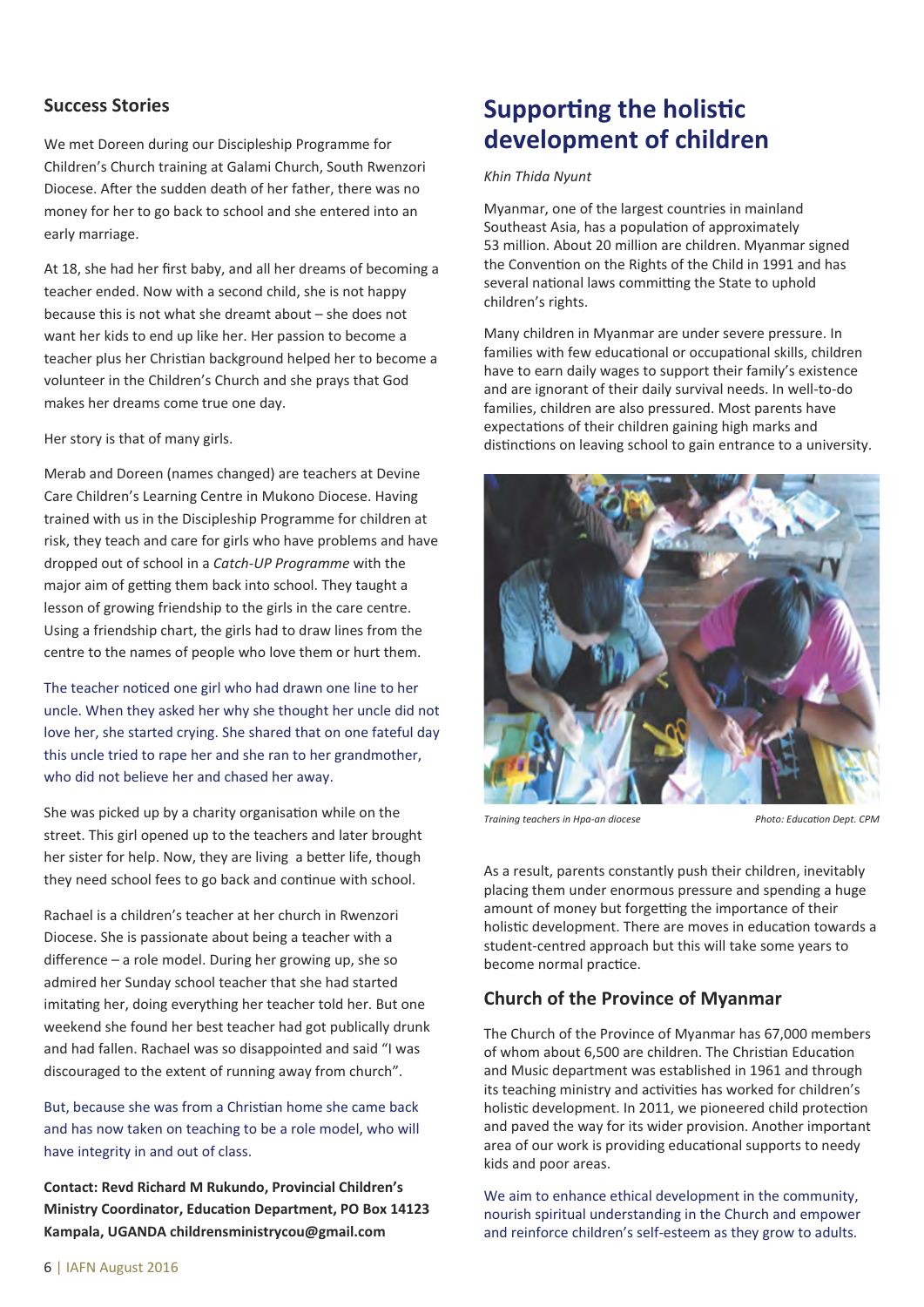To do this, we encourage educational seminars for parents on child protection, child development and child psychology. When possible, we help to educate parents in the community. We are recruiting teachers in six different dioceses and compiling resource material such as DVDs and activity books for Sunday school. Every two years we hold an 'Outstanding Summer Camp' for children chosen from each diocese.

Our Christian Education and Music department has qualified educators but it is a struggle to find funding. Children are not able to buy books and the department is not able to provide them, particularly for remote areas. We encourage individual fund-raising and self-reliance programmes but lack of funds limits the number of children who can benefit from opportunities like the Outstanding Summer Camp.

**Khin Thida Nyunt, Head of Christian Education Department, Church of the Province of Myanmar. 140-Pyidaung Su Yeiktha Rd., Dagon (11191), Yangon, MYANMAR thidanyunt@gmail.com**

### **Belonging, Believing, Becoming**

*The Child Friendly Church Award scheme was created by the Diocese of Liverpool in England to help parishes welcome and integrate children and their families into the worshipping life of their church. The scheme is now being used by an increasing number of dioceses. St Nicholas Church Blundellsands received the Award nearly two years ago, Canon Janet Roberts describes their experience:*

The Child Friendly Church Award scheme provided us with advice on developing our children's ministry and helped us to focus on what we needed to do to provide a safe and welcoming environment. We are in the happy position of growing in the area of children and young families.

The church offers a home to four toddler groups, an afterschool club, a Christian club for 8 to 11-year-olds, uniformed groups, two youth groups, baby ballet, language classes and a music workshop. We have Sunday school, a monthly Family Worship service, monthly cafe-style worship and a thriving Toddler church congregation of about 70 children and 100 adults.

I believe our main reasons for success are that God is at work in our community and a welcoming and tolerant attitude from all members of the congregation. We are delighted to be a truly all-age congregation.

Like many churches we struggle for money, resources and leaders, and these initiatives have taken several years to develop. We have a beautiful historic building but it is constantly in need of repair. All our groups run on a shoestring and we are constantly in need of new leaders as people's circumstances change.

We never know how many will turn up in a given week but we rejoice in the life and enthusiasm children bring to our church family. Our strap line is *Belonging, Believing, Becoming*. We aim to be a place where everyone feels they can belong.

It may be noisy and chaotic at times but we seem to be doing some things right as testified by Max. Aged 11 at his confirmation service, Max spoke these words to the whole congregation:

"I have grown up in a Christian household and have always been in and around church. God has always played a big part in my life. It was only as I have grown older that I have started to question what it is all about.

"I am very interested in Religious Education at school and between this and church, this has given me a good basis from which to ask questions about the Bible... I listen to what the Bible tells me and consider it. I then think about it and ask questions so that I gain a deeper understanding. Sometimes questions still remain but generally I am satisfied with the answers, all of which helps to increase my faith and share it with others.



*Young confirmation candidates Photo: Carl Rooney/Janet Roberts* 

"I am proud to be a practising Christian and will continue to be one. I would like to think that I chose God – but I sometimes think it was the other way round. At the end of the day it doesn't really matter  $-$  I'm here with God and that's what really counts. I love him and he loves me."

For the Child Friendly Church award scheme see http://www.liverpool.anglican.org/cfca

**Contact: Canon Janet Roberts, St Nicholas Church, Bridge Road, Crosby, Liverpool L23 6SA, UK www.stnicholasblundellsands.org**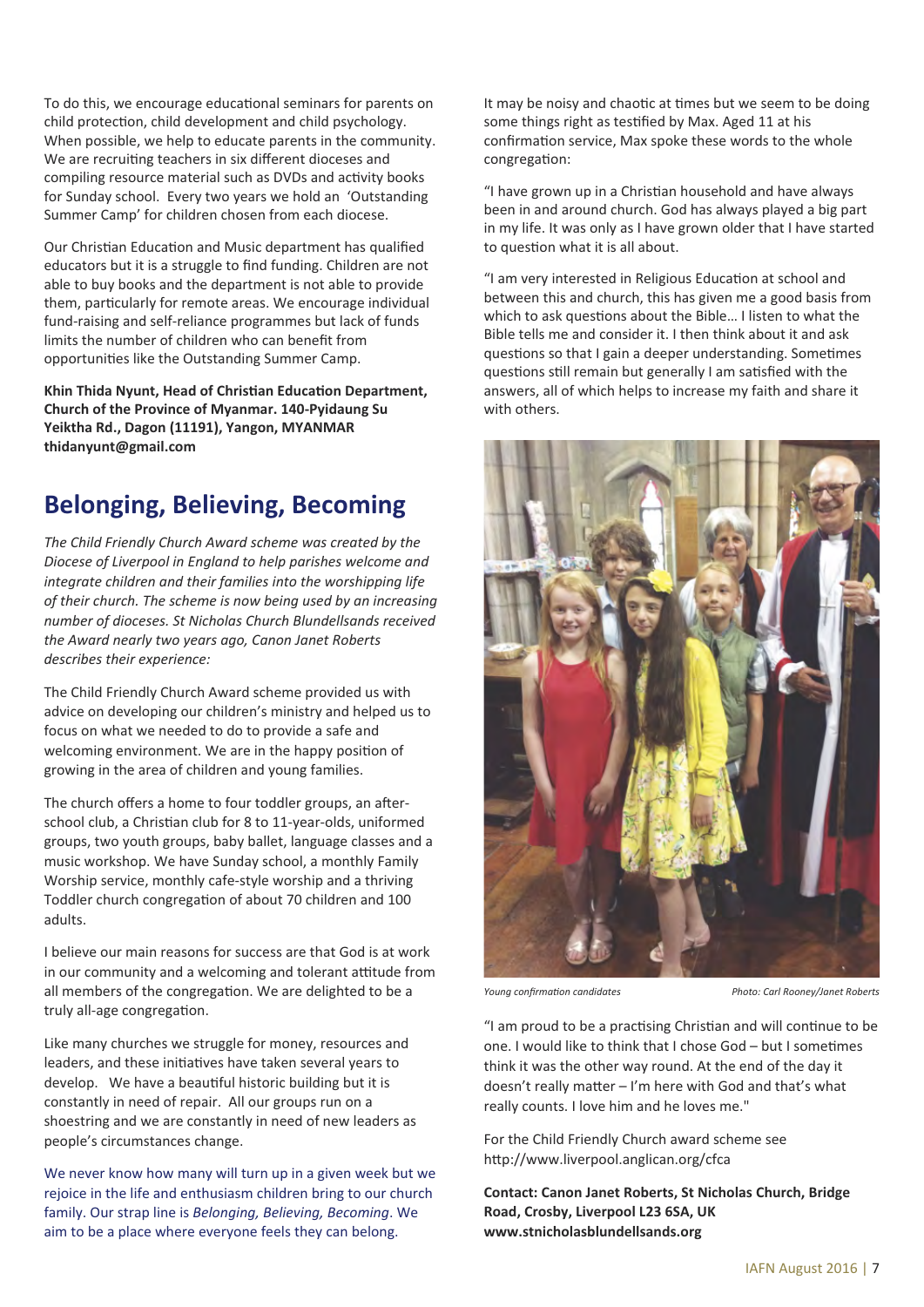# **Children: the church of today and tomorrow**

*Lurdes Ibraimo Macie, Sunday School Coordinator*

Children represent one third of church members in the Diocese of Lebombo. They meet every Sunday after the Blessing of children, before the Communion, to listen to the good news and the explanation of it at their level of understanding. This is followed by practical activities prepared by the teachers.

The last Diocesan Synod approved the creation of a Sunday school coordination team to represent the children's ministry in all meetings with other church group leaders, and for the first time the children's ministry has a chaplain.

The elected team, working through an improved coordination structure at archdeaconry and parish level, aims to strengthen children's faith by designing an appropriate curriculum, translating Sunday school material and recruiting and training more teachers.



The daily readings, especially the Gospel, are the focus of the children's lessons with the aim that they talk about what they have learnt with their parents when they go home after the service. Each lesson is followed by a song or practical activity.

Aware of important events in the country and the world, the diocesan children's ministry annual plan takes into account the international and national days and in the Sunday after each event children have a special activity to celebrate the day.

June is the 'child month' because of International Child Day, followed by the Environment Day and ending with the African Child day on the 16th. In this month, the Diocese focuses attention on the children, and each parish, congregation or archdeaconry prepares them for multiple activities such as planting trees and doing the gardening. Children participate in the service with readings, preaching, singing and acting as church council members.

#### It is a way of saying 'we are the Church of today and tomorrow, let us learn so that we can do better tomorrow.'

Children need a place in the Church where they can express and live the love of God, practising what is good in the eyes of God.

**Contact: Lurdes Ibraimo Macie, Sunday School Coordinator, Diocese of Lebombo, SOUTHERN AFRICA, lurdes.ibraimo@gmail.com**

# **Youth Theology Camp**

#### *Rebecca Wong*

Hong Kong Sheng Kung Hui (HKSKH) has three dioceses and one missionary area. Over the years, HKSKH Province has been adopting different strategies to engage and nurture young people.

#### It was decided the dioceses would join together to hold a joint 'Youth Theology Camp' to strengthen the faith and growth of young church members.

Youth Theology Camp, launched in 1998, has been further developed by linking with SKH Ming Hua Theological College. During the seven-day camp, young people study, play, worship and pray together.

They share and discuss specific topics, building and consolidating Anglican identity and putting their faith into action, witnessing to the Lord.

### **Theological learning with biblical teaching and** activities

The participants attend Theological College to experience theological education through seminars, reading, presentation and worship. They review books and literature in the library and enjoy the student life. They also visit St John's Cathedral built in 1849, the first Anglican Church in Hong Kong.

A highlight of the camp is the 'Dialogue with clergy and bishops'. At the Provincial Clergy Meeting, the clergy show their great support for the young visitors and encourage them to listen to the calling of God. The participants also have an interview with the Archbishop, the Most Revd Dr Paul Kwong.

Young church members may only read his words in the provincial newspaper but now they have a chance to dialogue with the Archbishop. This gives them more understanding of the situation and challenges and enhances their bond with the Church.



*Young people concentrating on theology Photo: Echo* 

### **Spiritual reflection**

Through prayers, chanting, services, individual retreats and mindful walking, the participants can slow down their pace, be more aware of their own psychological condition and able to listen to the voice of God.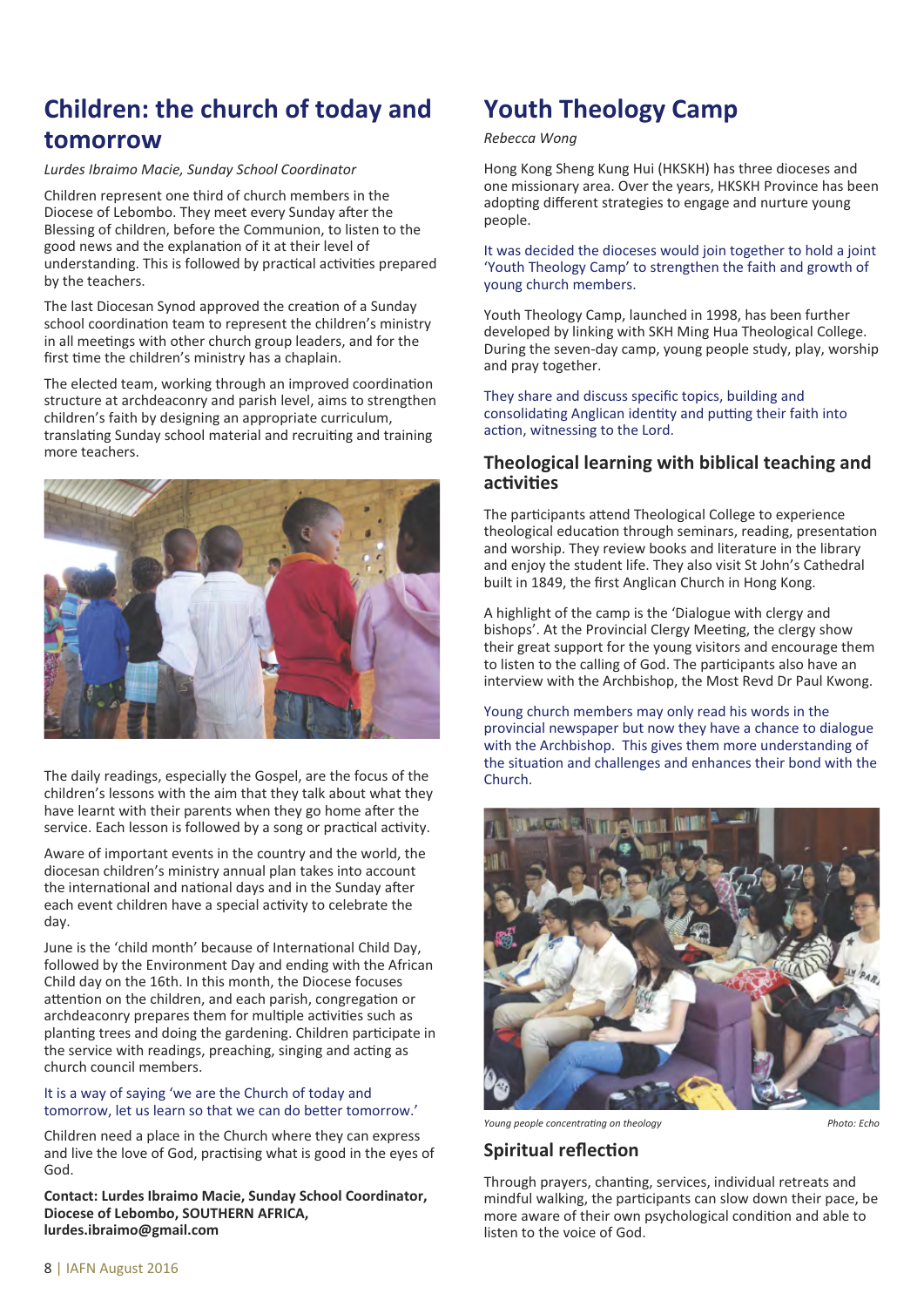### **Participation in social ministry**

The young people undertake fieldwork at the social service units operated by the HKSKH Welfare Council so as to imitate Christ's service for the weak. They work at the homes for elderly and mentally-disabled. This fieldwork may not be easy but participants treasure the experience of serving, putting their faith into action and discharging their pastoral responsibility.

Dennis Fung and Hazel Hui joined Youth Theology camp in 2015. Dennis said, "Young people in Hong Kong are often labelled as being critical and ego-centric." Throughout the Theology Camp, he reminded himself that it is important to consider the needs and views of others while dealing with issues and problems. By constantly engaging in self-reflection, remembering to listen to each other humbly, and embracing differences, they all could live in the spirit of Anglicanism, "Though we are many, we are one body".

Biblical teaching impressed Hazel a lot. After the camp, she decided to strengthen her links with God and put her faith into action. Our faith is down-to-earth and practical. Hazel made up her mind to serve the needy in the community and spread the love of God.

**Contact: Rebecca Wong, Assistant Director, Hong Kong Sheng Kung Hui Welfare Council, 12/F,112 Kennedy Road, Wan Chai, HONG KONG rwong@skhwc.org.hk**

### **Chapel ministry sees vibrant return of young people**

#### *Maydene Campbell*

When a young adult from the Chapel Anglican Community at the University of West Indies at Mona (UWIMONA) in Jamaica, led by Fr Garth Minott and family, invited me to an Anglican Young Adult Movement (AYAM) meeting three years ago, little did I know I was about to discover the most vibrant, exciting and rewarding path the Anglican Church could embrace - to welcome our young people back to church and, in essence, back to life!



*Photo: UWI Anglican Community*

The young adult population of our church, like most other Anglican churches, had been dwindling and was in veritable need of an injection of faith, energy and youth. Youth tends to respond to honesty, pureness of heart and above all, respect.

Guided by these tenets, the UWIMONA Chapel's Young Adult President, Maydene Campbell, embarked upon the task, along with every member of the church, to win young souls for Christ.

The UWIMONA Chapel Anglican Community on the campus of the University, which provides a wealth of culture, has the distinction of being a very warm and welcoming home for students from Jamaica and the Caribbean. As a result, its congregation is well versed in making a place for new faces.

In establishing our own UWIMONA AYAM Chapter, we have launched a springboard for consistent 'fellowshipping' of our young adults with a view to engaging greater numbers and enabling the committed to play greater roles in the movement of the church.

To date, 58 young adults participate in praise and worship every day in the UWIMONA AYAM WhatsApp\* Group. Moreover, since 2014, our young adults have been ministering to the church through preaching, dancing, singing and testifying in their Third Sunday Young Adult Services. Recently, this has given way to another AYAM group, the Hospitality Committee, establishing themselves with a tripartite mission, foremost of which is to feed the church. This has seen the young adults involved in:

- *Feeding:* Providing sandwiches, drinks, tea, dessert for the congregation every third Sunday of the month
- *Funding:* Finding ways to assist fellow young adults in meeting expenses, where possible, and
- Following up with their fellow young congregation members, if they have not been there for three concurrent Sundays.

The Young Adults of the UWIMONA Chapel are constantly utilizing even more enterprising, fresh and new ways to make the gospel come alive and bring meaning to even the youngest members of the congregation.

Their 2016 plans include a flash mob for summer; an annual movie night out; Fishers for Christ, a young adult mega meeting; and an annual Christmas Party.

The UWIMONA Chapel is indeed happy for the vibrant return of its young adults and the meaningful contribution to worship that each of them has offered to date. Is this not then, a youthful church?

**Contact Fr Garth Minott and Maydene Campbell, PO Box 136 Kingston 7 Jamaica WEST INDIES, uwianglicancommunity@gmail.com**

<sup>\*</sup> WhatsApp is an instant messaging application for mobile phones.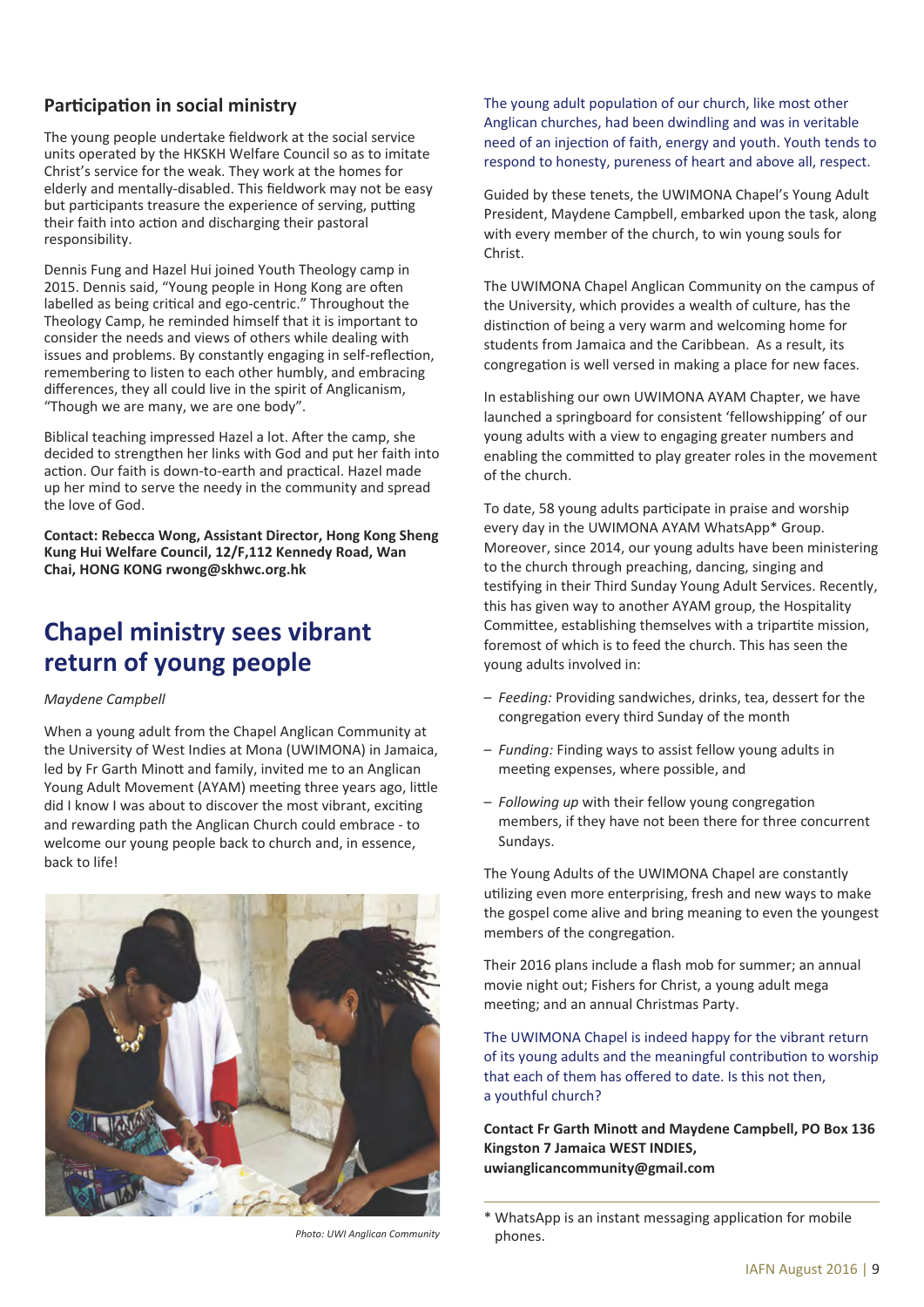# **Learning from young people**

*Revd Tatiana Ribeiro, National Youth Coordinator for the Episcopal Anglican Church of Brazil (IEAB), writes about the priority given to youth ministry in her Province.*

Following a General Synod in 2013, Youth Ministry has been a priority in the life of IEAB, and the national church has taken up this responsibility with love, care and commitment. The Archbishop appointed a Working Group composed of young people and clergy from different dioceses to oversee the strengthening of this ministry with young people and to cover the cultural and geographic diversity of Brazil and IEAB.

This has been a journey walked together with the young, listening to and sharing their desires and aspirations. The Church needs to use a language that they understand and must reach out to show how important they are and that they have a place in our communities. Young people seek a community where they can share their spirituality and faith but do not want to be just observers. They want to take part – participating in decision-making bodies, helping with activities, participating in the liturgy.



*National Youth Meeting Photo: IEAB* 

"Going to church is more than attending the services, it is to live out, to be the Church. It is to sustain and be sustained. To live out the church is not just about getting along with it, it is about exploring what it has to offer within and without it, as the word of God is not only what is written in the Bible. but also what is in our actions." *Deborg* 

We need to be a church where young people recognise one another, find a safe place to share their anxieties and insecurities, and are respected and accepted as they are. We have a new generation which is thirsty for hearing words of love and acceptance from the Church, not words of reproach and oppression but words of justice and respect of diversity. However, our young people do not want only words, they want action and witness, and they are willing to take up this mission.

At a National Youth meeting in 2015, we enjoyed days of fraternal living together, with Bible studies and workshops with topics relevant to young people's lives. One of the results of that meeting was a letter, written by the young people themselves, which ends by saying:

### "We are young people with a calling, we want to be equipped and we are not the future of the Church, but the present."

We need to turn our eyes, ears and hearts to welcome this generation which wants to be today's church.

In response to their request, we are organizing an online course for training young people. This will cover prayer, service (diakonia) and mission, presented in two online modules, and there will be an exchange of diocesan placements for mission. We believe that soon we will have young people empowering other young people, talking to them in their communities.

"The Church is very important in my life because I see it as a church which really seeks to love the neighbour without judging. I have learnt to see those who are different with eyes of love and empathy. The Church is one of the sources which influences me to seek and fight for justice and equal rights, which I believe is a mission because we can spread the love of God in different ways and with different attitudes." Diana

Let us allow our youth to take up and live their vocation in our communities. If they think and organise themselves differently, that does not mean they do not know how to do things. So, let us challenge our communities to open their hearts and minds to welcome the youth, providing support, care and love. Let us trust our young people and challenge them to take up challenges in the community.

### *Translated by Revd Joabe G Cavalcan.*

**Contact: Revd Tatiana Ribeiro, National Youth Coordinator, Rua C 149, Qd 360, n. 887, apto 901, ed Marajoara Jardim América, Goiania-GO 74250-010, BRAZIL**

# **Youth finding their sound**

*Raheel Sharoon, development officer at the Diocese of Raiwind, Church of Pakistan, tells how music gave new life to their youth work.*

In 2011, our diocese decided to reassess its youth work and to use church music to inspire and encourage young people. Churches in Pakistan are generally full since they also serve as community centres. But we felt that our young people were not taking part in singing with the same fervour and enthusiasm as the older generation. So the concept of the Youth Gospel Concert Group was born.

Initially, we invited amateur musicians and singers who were already part of church choirs to form a group, where we reproduced the church music with modern western instruments - in our words, making it more 'youthy'. In Pakistan, our approach was unique as our band was not just based on young people from our diocese or that of the Church of Pakistan, but also had members who were Roman Catholics, Salvationists, Pentecostals and Presbyterians It took us some time to find our sound, but we did it!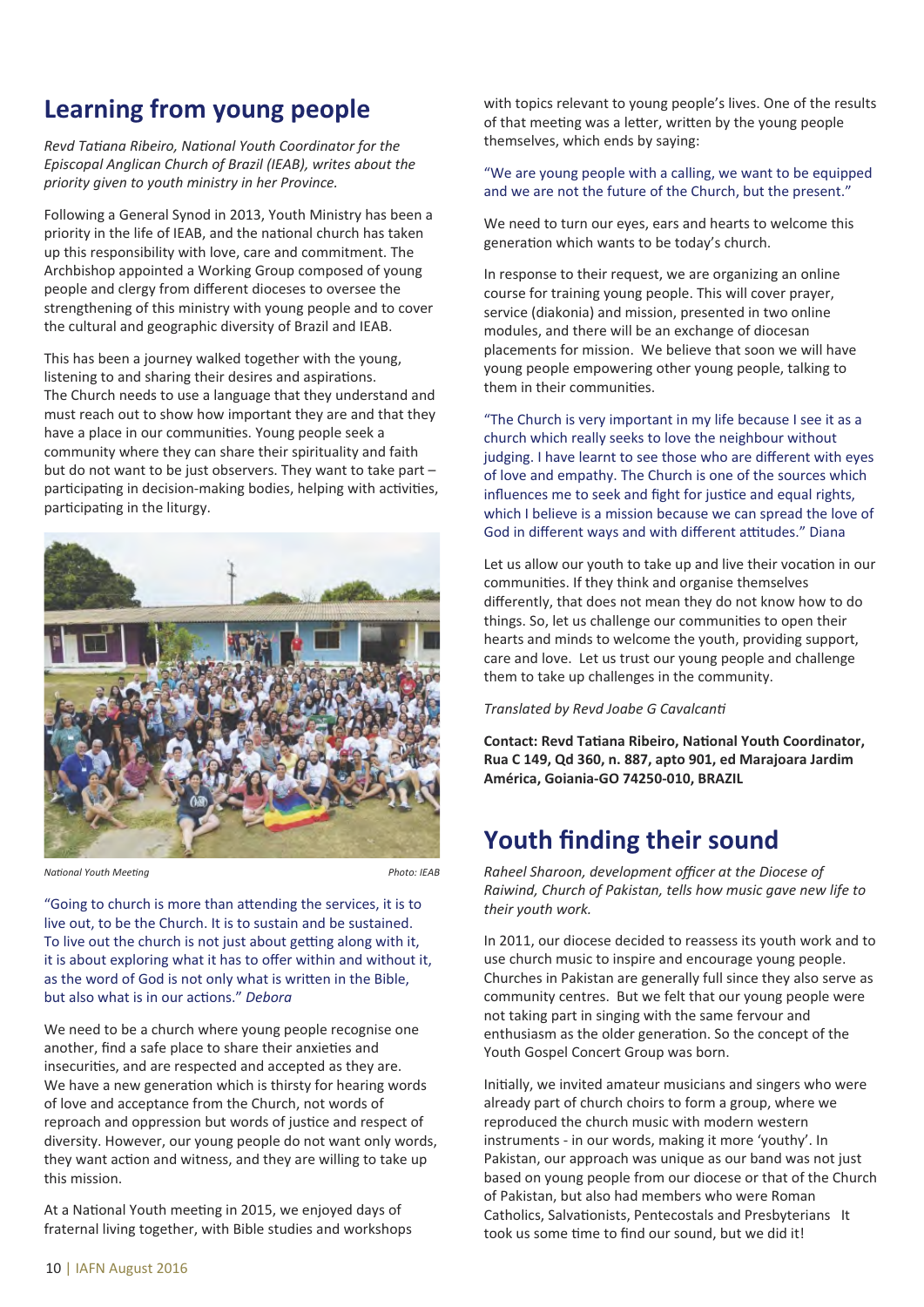With mixed hopes and fear, we organized our first concert hope because it was very close to our heart and fear because we were not sure how more conservative people would receive it. The concert began with around 250 people in the audience. For the next 90 minutes we all sang and praised the Lord together; it was a surreal experience for everyone.

Since then, we have done many concerts. The biggest audience we had was around 1,100 young people and the Moderator of the Church of Pakistan said that it was the largest gathering of Christian young people he has seen in Pakistan.



*Youth Gospel Concert Photo: Mr. Zeeshan Anwer*

Our band continues to evolve as we don't have permanent members. We didn't want to make a 'band' because we envisioned this to become a movement. We wanted young people to listen to our music and then go to their church and make the worship more energetic and interesting.

In 2013, we focused on two groups, firstly the young people who were away from church and secondly the young who were drug addicts.

Some of our musicians were drug addicts and were shunned by their church. We invited them for jam sessions and never really asked them to stop using drugs; but worship is such a powerful tool that it transforms life; now all of them are clean and a testament of God's glory through music.

Churches now invite our group to take part in Sunday services; we also work with Church choirs. Apart from practising the music together, we also meet once a month to have an interactive Bible Study in which a member from the group prepares a reflection which we then discuss.

**Contact: Raheel Sharoon, Bishop's Office, 17 Warris Road, Lahore, PAKISTAN info@dorcop.org**

# **'I am a Green Anglican'**

When Jesus had finished speaking, he said to Simon, "Put out into deep water, and let down the nets for a catch". Simon answered, "Master, we've worked hard all night and haven't caught anything. But because you say so, I will let down the nets." Mark 5.4

*Ncumisa Ukeweva Magadla is one of the many young people in the Anglican Church of Southern Africa who have found lively expression of their Christian faith through their church's* engagement with climate and environmental justice. She *writes:*

Care for creation is probably one of the most overlooked ministries in our spiritual journey, especially by young people, because it bears no immediate results, requires perseverance, passion and obviously does not draw crowds. From a distance, you can then conclude it's not attractive.

Although I was not really conscious of my concern for the environment, I believe that deep inside me, it has always been there. My early childhood years were spent in a wonderful rural environment with a real forest just outside our front door.

Since then I have been a young green Anglican and it has been a gradual journey with new knowledge and experiences adding to my commitment to care for creation. Growing up in a very spiritual household taught me so much about being faithful to your cause, and that's what keeps me grounded and passionate.

I may understand environmental pressing factors but it is not just me who can turn the wheel around. We have an amazing base of people in our pews who would love to take action but who have no proficiency in environmental management. With the experience I have collected, I am able to assist young people in developing a vision to serve and renew the earth in their own small corners.

I do believe that young people in the Anglican Church have the ability and the capacity to change the world. At the moment many are deeply buried in a material world. They are not aware of the consequences of their purchases. For example they do not connect buying cheap clothing from Asia with someone working for a slave wage.

By reaching out to young people through their social media platforms, it is possible to grow awareness. It is also important for those of us who are environmentally aware to set responsible examples. It can be fun. For example, in a neighbourhood where four of us go to the same church,



*Ncumisa and Green Anglicans*